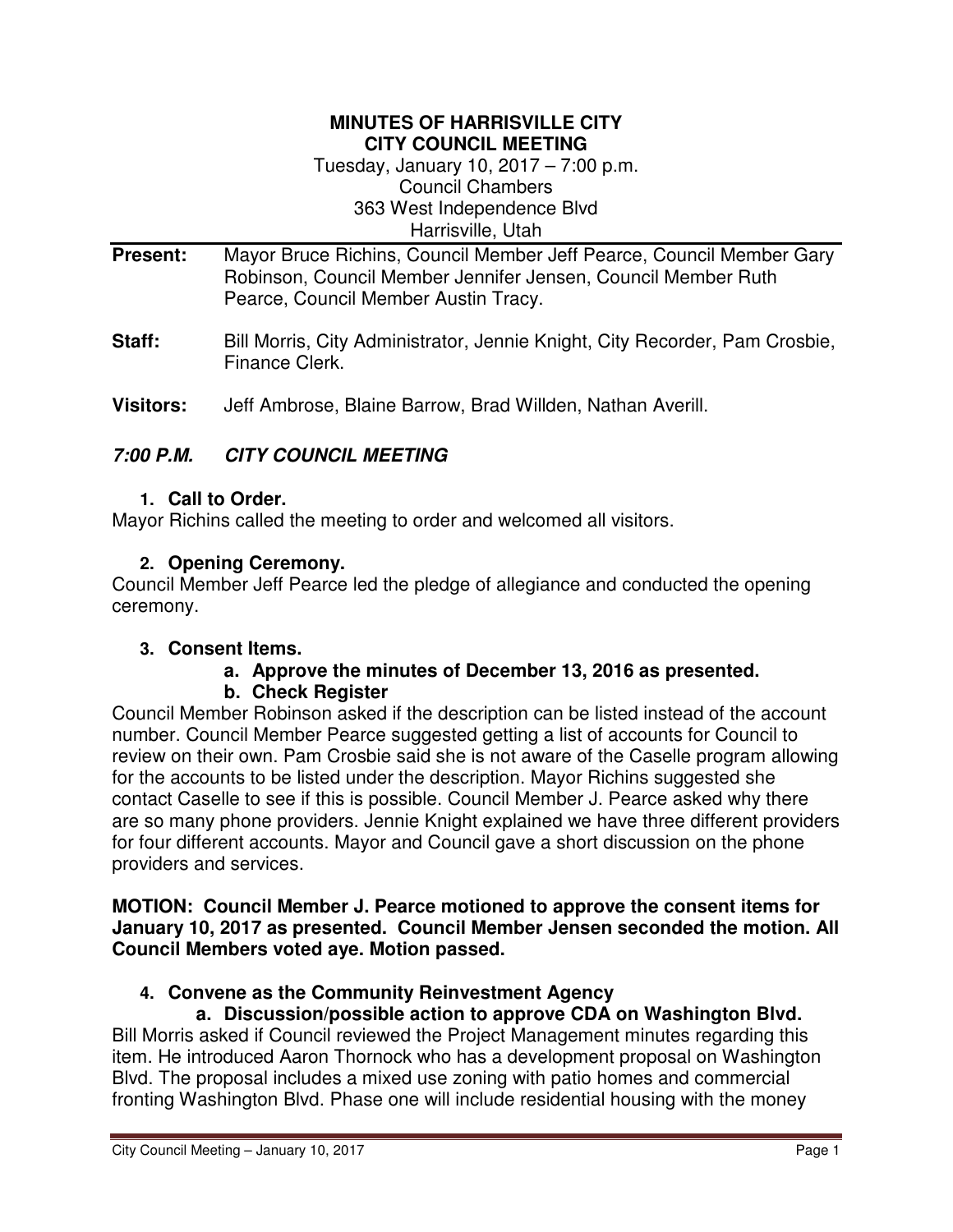collected rolling into the commercial phase. Bill Morris said this will require a section of the land use ordinance to be rewritten to allow for mixed use zoning. Mr. Thornock has proposed a road connecting into Larsen Lane because of fire access requirements. This would be offset with the Thoroughbred Crossing access unless a home is removed. The city engineer would like to align the roads. Mr. Thornock explained the tenant of the home is in a rent to own situation which is making the offer to buy complicated. The property owner would like to sell.

Council Member R. Pearce asked what options they have for road designs. She expressed concern if a barrier would be installed. Bill Morris said the city engineer is the one recommending the lining up of the intersection. Council Member R. Pearce expressed her concern now that a continuous right turn is allowed off of Washington Blvd for westbound traffic on Larsen Lane. She suggested closing off access on 375 West once the Thoroughbred Crossing access is installed.

Bill Morris explained step one of the CDA project is to see if this is something the Council is interested in. We currently do not have zoning that supports mixed use. Normally a 15-20 page plan is presented outlining the taxing entities involved and the project details. Mr. Thornock said he will be continuing conversation with Doug Larsen who is contacting the taxing entities including the school district. Council Member Jensen asked why the school district is involved. Bill Morris said they are one of the taxing entities and all entities must agree to this proposal.

Council Member R. Pearce asked how much property of phase one has been acquired. Mr. Thornock outlined the area he has already acquired and the outstanding property where the rental house is located. He said there are a couple of land owners he is unable to contact but some he already has a verbal agreement with. He actually wanted to get feedback from Council before he moves forward on acquiring the rest of the land. Council Member R. Pearce said nothing is setup in the city regulations that allows for this. Bill Morris agreed saying an ordinance will be drafted while the developer is working with the county on providing the city with the plan outline.

Council Member R. Pearce said most of phase 1 is currently zoned RE-15 and the proposed lots for this area are more consistent with R-1-10. She said she does not understand this to be a mixed use project. Bill Morris explained this is a horizontal mixed use plan consistent with what Matt Godfrey proposed the city considered with his consulting report. When Council receives the full plan the commercial will be outlined in addition to the residential. Council Member Jensen pointed out this is just a preliminary draft. She asked if phase two will include commercial. Council Member R. Pearce again expressed her concern this is not truly mixed use. Bill Morris again explained this is the type of proposal Matt Godfrey recommended in his consulting report. He said the type of mixed use down by the Junction in Ogden is vertical mixed use. Council Member R. Pearce said this type of development has been proposed before. Bill Morris said this type of proposal is more family type atmosphere instead of higher density.

Council Member Jensen expressed her desire to see more commercial development coming through and would favor a plan that includes commercial. She does not want to see anything sit vacant. Mayor Richins said Council could approve the phases together. Mr. Thornock asked if that means to acquire all of the land. Council Member R. Pearce said she would prefer the commercial to go in first. Council Member Jensen said this is standard development to phase things, using the money collected from one phase to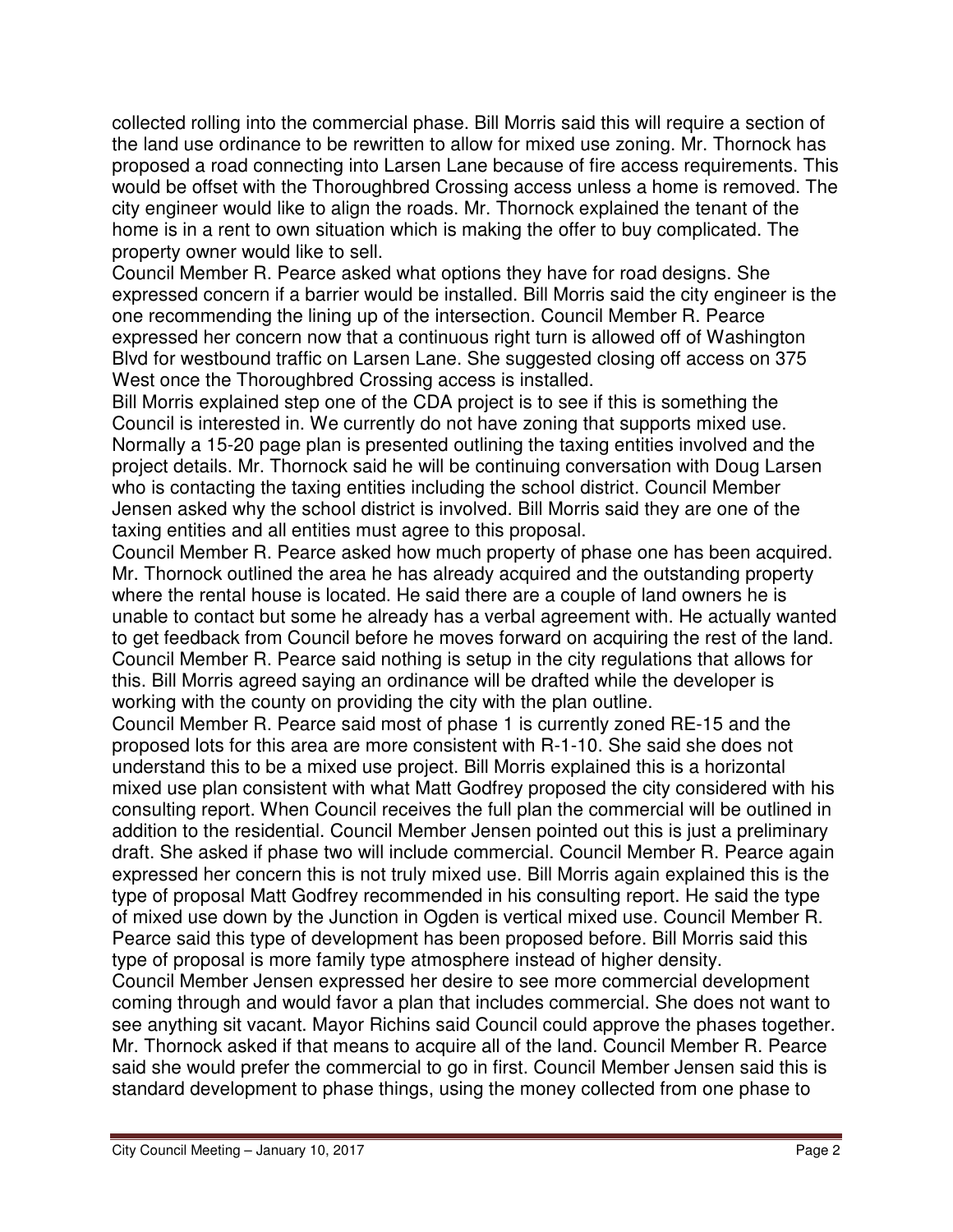install the next phase. Bill Morris said there is some risk associated with the project, which is standard in development. There are several examples of where development takes time. Likely this project would take some time as well.

Mayor Richins asked where the proposal will intersect with Washington Blvd and whether there is existing commercial already in this area. Council Member J. Pearce described the current area and relatively close proximity to existing commercial. Council Member Robinson asked for visual examples of the homes and expressed his concern of the interest in the size of homes proposed. Mr. Thornock explained this has a modern community feel with 7-8 ft. in between houses. There are some that like the close proximity because they do not have to care for large yards. He also pointed out the patio homes are for elderly people who also don't want big yards. Council Member Robinson expressed his concern with narrow roads in these types of developments. Mayor Richins and Mr. Thornock pointed out the roads will meet current city standards. Council Member Jensen clarified this is a rough draft of the proposed project. Council Member J. Pearce said the goal and vision that will be implemented as the project still need to be drafted. The entire development will follow city guidelines. Council Member R. Pearce asked what will be required. Bill Morris explained the mixed zoning will be address through an amendment to the land use ordinance and Doug Larsen from Weber County will draft the plan for the CDA project. Bill Morris explained the site plan will go through Planning Commission once the project is approved by the Community Reinvestment Agency.

Council Members R. Pearce and Jensen agreed the road must line up for safety reasons. Bill Morris explained that eminent domain may become an issue for obtaining the access required to line up the intersection. Brad Willden explained the current owner, David Brown, is in agreement with selling the home, but the tenant on the property feel they have invested too much money for the fair market value price that is being offered. This is a major issue with the possibility to move forward with this development and they are seeking some support from the City Council to secure this property. The largest part of the development is the commercial pads but to make this possible they must acquire the access to Larsen Lane.

Council Member J. Pearce asked if there are issues with elevation. Brad Willden said preliminary review has not created a concern with elevation but they are still looking for support before they continue with the project. Council Member R. Pearce said she is in favor of the project as long as the roads line up and commercial development is a priority. Brad Willden said most of the property owners on Washington Blvd are interested in trading for patio homes. He said that is another reason they are starting with residential development first. The commercial area will have 4 retail pads and a big box pad. There are some vacant homes they have had difficulty contacting but the Brown property is the major hurdle and they are seeking support on this issue. Mayor and Council gave a short discussion on the surrounding homes in the area and whether or not they are occupied.

Council Member Robinson said he is not in favor of using eminent domain except for water issues. Mayor Richins asked even if this supports a public safety issue. The developers said they need to know if the city isn't willing to use eminent domain. Council Members R. Pearce, Jensen, and Tracy all agreed they are not comfortable using eminent domain. Mr. Thornock said they are offering to trade homes or buy the tenant a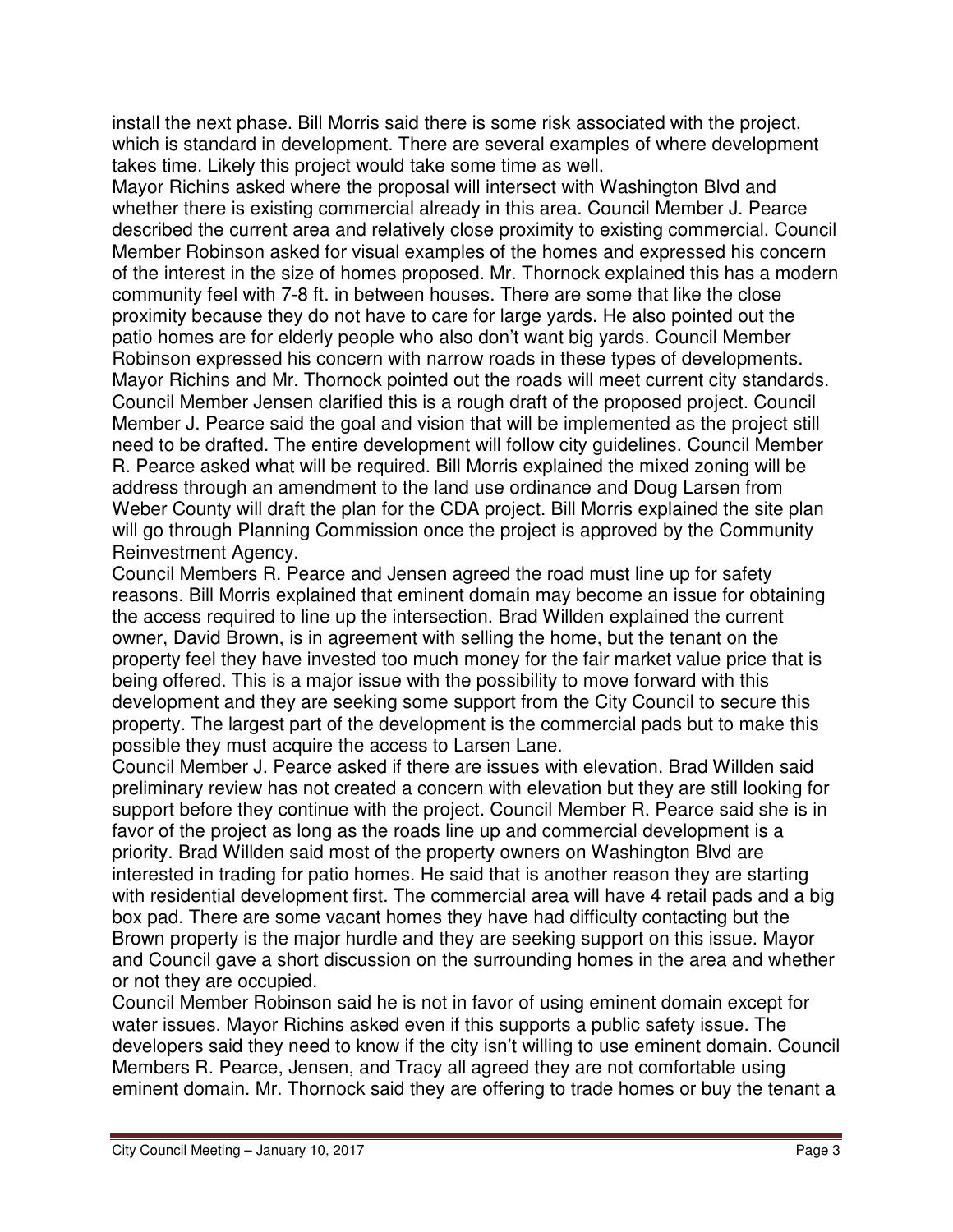different home but eminent domain is a decision the city needs to make. Council Member Jensen said their project depends on them securing the Brown property. She encouraged the developers to use a different approach to again contact the tenant of the home. Mr. Thornock explained if the tenant won't sell for a reasonable price, they will have to consider the offset intersection. Council Member R. Pearce said she will not consider an offset intersection. Bill Morris reminded Council if the presented plan meets city requirements they cannot deny the development. The developers agreed to contact the tenant themselves with the owner of the property to see if they can negotiate.

### **5. Business Items.**

### **a. Presentation of the FY2015-16 audit report.**

Jeff Ambrose presented the FY2015-16 audit report. He acknowledged the excellent help from staff. The city received a clean opinion, meaning the financial statement of the city is the highest possible. Council Member Robinson asked why the capital assets went down and current assets increased. Jeff Ambrose responded the city didn't add a lot of tangible assets but the cash assets increased.

The Statement of Net Position was reviewed including assets that are owned and liabilities that are owed. The difference between is called net position. This is nearly the same amount as the assets listed because the city has no debt. The main liability listed is the GASB report that was mandated last year. The city is in an overall nice position. Statement of Activities was reviewed beginning with the expenses of the city; broken down by each governmental function, including the net cost for providing services. This also shows the general revenues. Total liabilities did not increase much. The unassigned fund balance is near the upper level; this provides reserves as we move forward from year to year.

The Statement of Revenue was reviewed showing there was an increase in taxes due to increased sales tax and business licensing and building permits also increased. Overall the total revenues increased.

Utility funds were reviewed briefly. These funds operate like a business and are very capital attentive. These are all healthy with nice reserves to pay for any increases there. Typically cities have debt in this area but Harrisville City operates these utility funds without debt.

Operating Statement was reviewed including cash flows from operations showing the cash coming in and out through day to day operations. The notes of the financial statements are listed. Capital assets activity was reviewed; equipment was outlined with the deletion of old vehicles. The city participation in the retirement plan was reviewed. This is an extensive requirement because of supplemental information. This is where the results are compared for the general fund. Total revenues came in more than what was projected. Budgetary activities were monitored well and no fund balance was used. Letter to the state auditors to meet requirements are included in the report as well. There are no weaknesses or noncompliance issues. No findings or deviations from the state code. There are four suggestions listed to help with internal control. Mayor Richins asked about the fourth recommendation. Jeff Ambrose explained the state auditor has a formula indicating a minimum insurance requirement for the treasurer. He is recommending this is increased slightly to be within the recommended limits. This is there for the city's protection and is very inexpensive.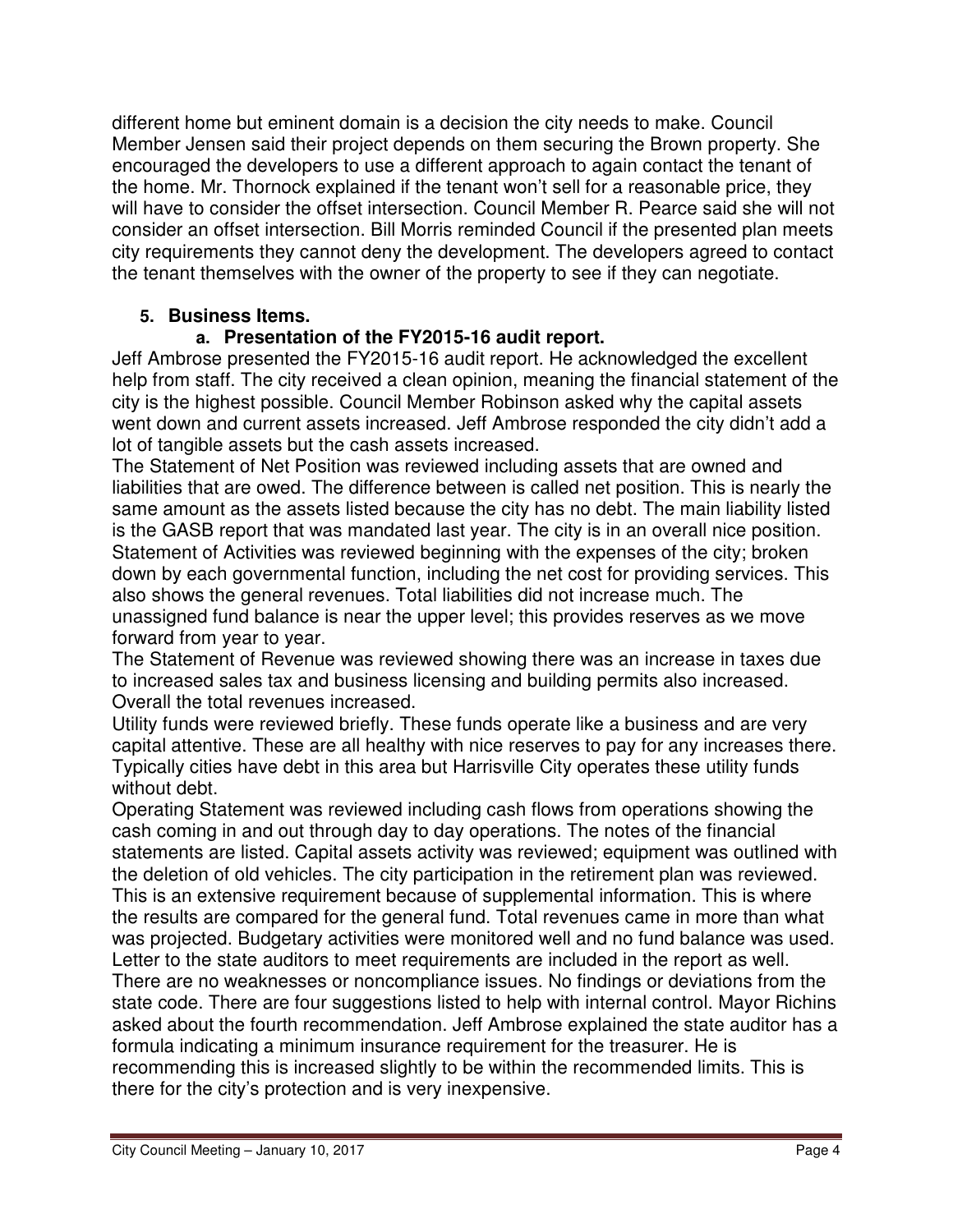Council Member Robinson asked about the outstanding engineering pass through balance. Jeff Ambrose said there is sometimes money left over after development and they may not be able to determine where this is owed. Council Member Robinson suggested this be sent to the state.

Council Member Robinsons asked how often cash receipting takes place. Jeff Ambrose said he recommends three times a week. Council Member Robinson asked if there is a two person requirement. Jeff Ambrose responded the city has the appropriate checks and balances in place based on the size of the city. Mainly court fines and forfeitures are separated. Ideally the person receipting the cash is not also the individual closing the case. If the receipting can be done on the city side, that is the recommendation on this item.

Council Member Robinson asked about the list of contributory systems. Jeff Ambrose said this note is based on the two tier retirement system. These are not listed by names but by hire date.

#### **MOTION: Council Member R. Pearce motioned to accept the FY 2015-16 audit report. Council Member Jensen seconded the motion. All Council Members voted aye. Motion passed.**

Council Member Jensen and J. Pearce thanked staff for their efforts.

### **b. Discussion/possible action to grant 1st Partial Final Acceptance for Wildflower Subdivision Phase 6.**

Bill Morris said we have to give final acceptance within a reasonable time frame from receiving a letter of request. The city engineer is recommending acceptance of everything with exception to the five items listed on the memo dated December 21, 2016. This will release the remaining escrow with exception to the 10% of the contingency for these outstanding items.

Council Member Jensen expressed her concern with sidewalk that is crumbling in some of the Wildflower phases. She asked if the developer has any responsibility on the replacement of this sidewalk. Bill Morris said he will have Sean Lambert conduct an inspection before any money is released but this memo is prepared after the city engineer has conducted an inspection.

Council Member Robinson asked about the total of the money being released. Bill Morris outlined in the engineers memo where the money is being tallied from.

**MOTION: Council Member R. Pearce motioned to grant 1st Partial Final Acceptance for Wildflower Subdivision Phase 6. Council Member Tracy seconded the motion. Council Members J. Pearce, Robinson, R. Pearce, and Tracy voted aye. Council Member Jensen voted nay. Motion passed 4-1.** 

> **c. Discussion/possible action on advice and consent to Mayor's Appointment for:**

**(i) Mayor Pro Tem**  Mayor Richins appointed Gary Robinson as Mayor Pro Tem. **(ii) Planning Commission**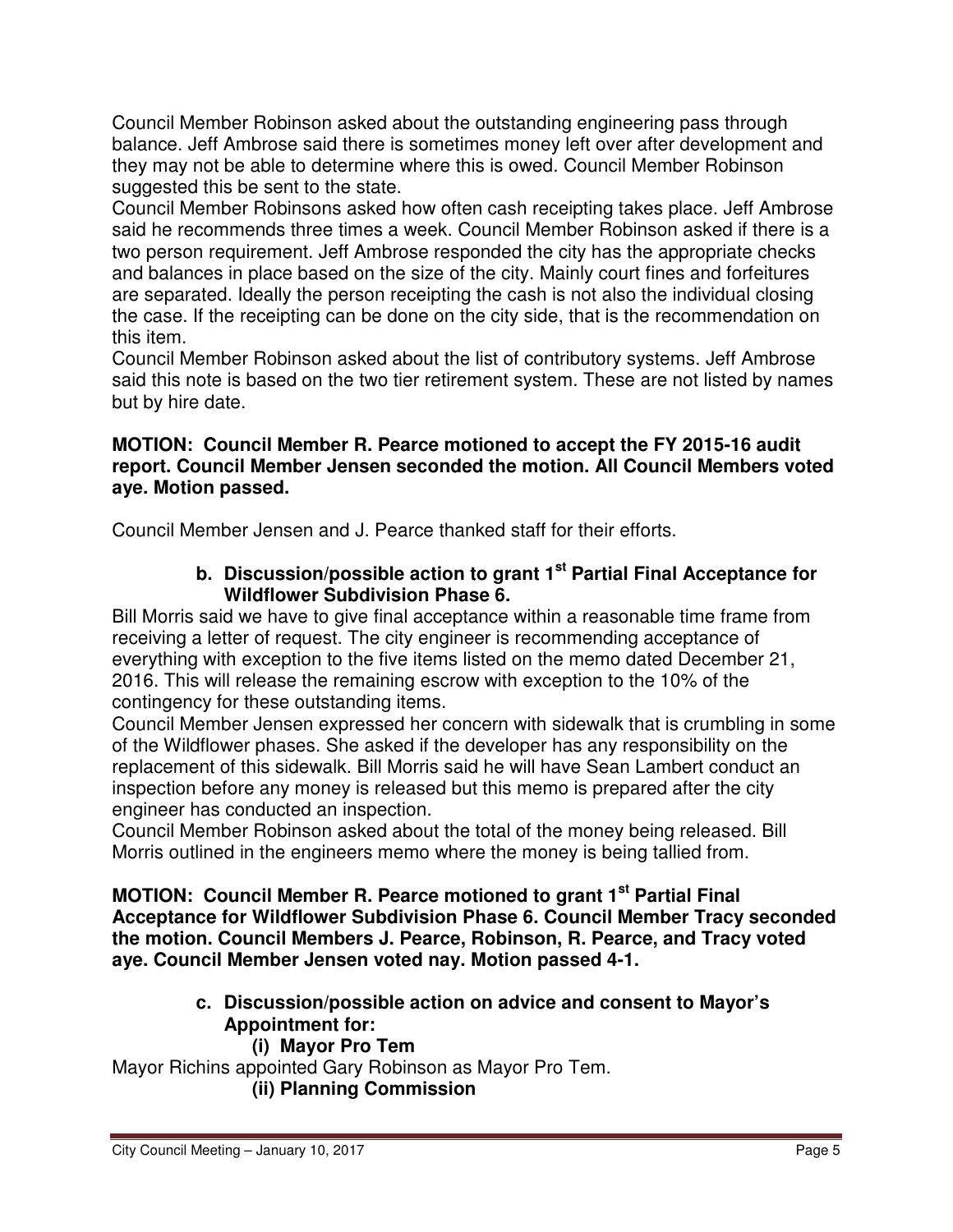Mayor Richins reappointed Brenda Nelson and appointed Nathan Averill as Planning Commissioners.

Nathan Averill (1292 Georgia Ave) introduced himself to Council. He said he is a chemist, has a young family, and plans to stay awhile. He wants to make sure Harrisville stays a good place to live.

### **(iii)Mosquito Abatement Board**

Mayor Richins appointed Jeff Pearce to the mosquito abatement board.

#### **MOTION: Council Member Jensen motioned to ratify the Mayor's Appointments. Council Member R. Pearce seconded the motion. All Council Members voted aye. Motion passed.**

# **d. Annual Training – Open and Public Meeting Act.**

Bill Morris reviewed the annual training with the rules for open and public meetings.

### **e. Annual Training – Non-discrimination and Sexual Harassment Training.**

Bill Morris provided training through a presentation for non-discrimination and sexual harassment.

# **6. Public Comments - (3 minute maximum)**

Greg Montgomery, 231 Larsen Lane, commented on the community development area discussed earlier in the meeting. In his opinion, they may need to revise the plan. Typically the city council prepares the plan explaining to the tax entities why they going to take the tax and defining the goals for the community. You develop the study map and outline the plan, carry out the public hearings and make sure this is consistent with the general plan. What is the public benefit to take the taxing benefit away and why the city going to do to step in. There may be some gaps in the plan to create that project area.

The other item he would like to comment on Larsen Lane. Are they continuing forward with the old plan? He said the last concept that was presented is a flawed concept. That road needs to be taken into consideration. When there is a standard to move ahead. In his opinion they are looking forward with regard to the speed not safety. With the proposed road, there will be a long taper and development for the land to the south. There must be a flat landing area to the south to make it a safe intersection. Whether there is a 4-way stop there in the plan. He feels community development should be planned through the city council.

Bill Morris said the proposed project is a CDA not an RDA that Greg Montgomery might be familiar with. A blight study is not requirement for this proposal. The city does have the findings and the plan will be developed by Doug Larsen, Weber County Economic Services. Harrisville City is a small city and does not have a economic development department like larger cities so we use the county resources, which is Doug Larsen. Bill explained the proposed development is being worked through the county with the developer.

As far as the widening of Larsen Lane, the city adopted the LTAP standards of development for roads. The proposal for the wider road was prepared several years ago as the transportation element of this plan. The public hearings were held at that time.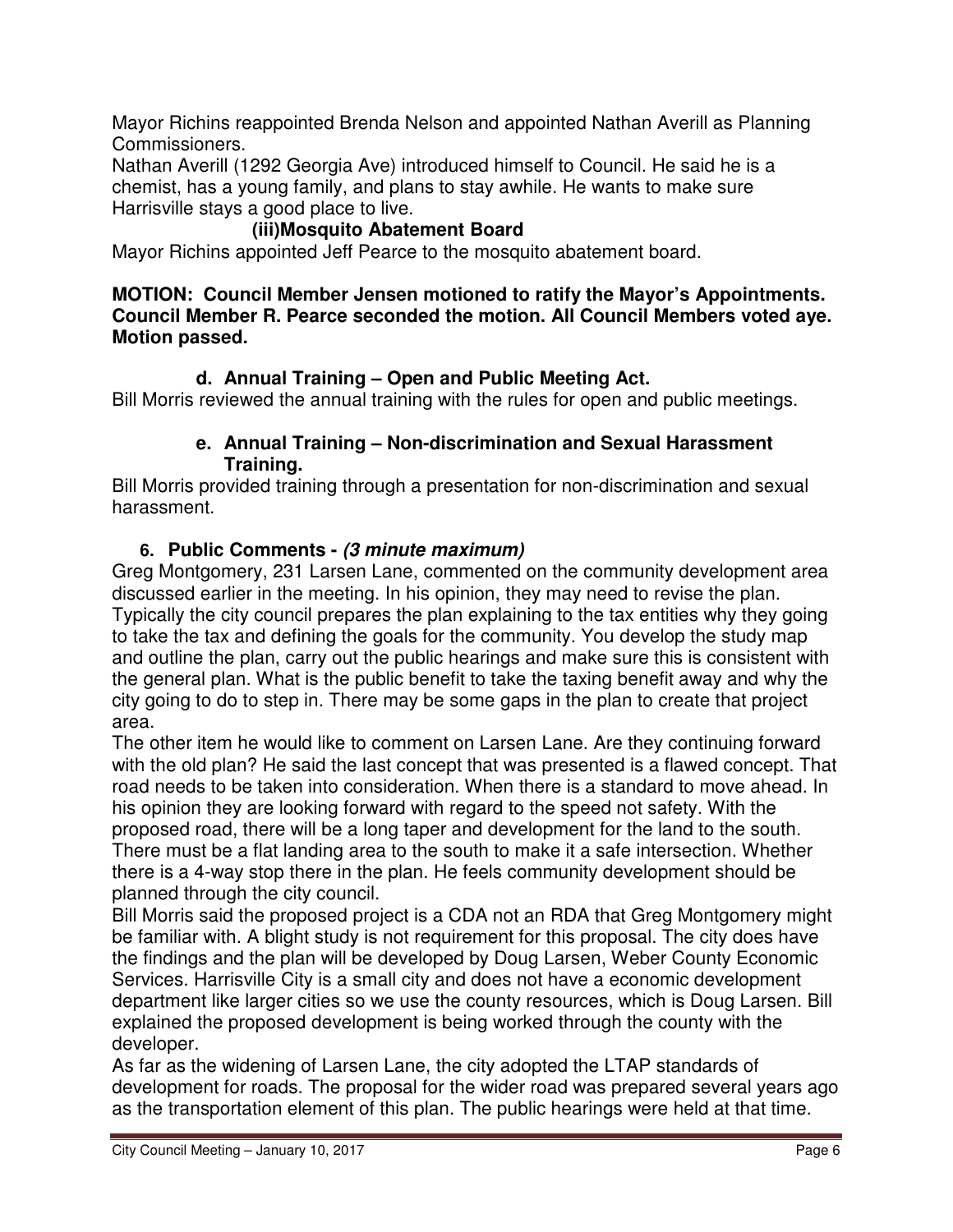The development of this road will be through Public Works Director Sean Lambert who will be following the transportation element of the general plan.

Council Member Jensen said she agrees with not widening streets to keep the speed limit the same. She feels widening roads increase speeds.

Council Member J. Pearce said the proposed speed is 35 mph even after widening. Greg Montgomery said snow gives you an indication of where people travel in the roadway.

Blaine Barrow, 1785 N 750 W, wanted to comment and show appreciation for what the Council does for their time and energy serving the residents. His comments are not related to anything on the agenda. His concern is with the animal shelter that is proposed on 750 W. He hopes the planning commission and whoever is involved has done their homework so the city isn't left with a white elephant the city can't control. He has been to the Weber County Animal Shelter and feels it is a first class operation. From a distance, he hasn't seen a plan to show why we would need a private entity serving as an animal shelter when we have available a high class operation. Will they compensate the townships for a comparable shelter? All indications from his research show we can't stop them from having a low quality service. He doesn't feel this is going to be a high quality shelter; whether these buildings can be adequately constructed into buildings to meet the requirements that won't conflict with the spread of disease. They talk about putting exercise areas in the surrounding greenhouses. They should show a plan where this is air conditioned, because of health concerns. Temperatures are a concern. If they are opened up, there is a noise concern. He feels some residents are not informed about what is going on. He hopes the city looks into this with the requirements and who will control what is going on. Where will complaints be heard? He agreed the property needs to be used, sold into something. Residential is not conducive for this area. Light Manufacturing or something that will work with the residents or use the ground for agricultural uses.

# **7. Mayor/Council Follow-Up:**

Mayor Richins informed Council of the Local Legislatures Day on January 25<sup>th</sup>. Council Member Tracy said she has 3 confirmed youth city council who will be attending. Mayor and Council gave discussion on this great opportunity for the youth city council. Mayor Richins pointed out if appointments are made in advance, the youth city council can meet with their local legislator while they are there.

Council Member Pearce reported on North View Fire Department. He said they are coming along on the new building quickly.

Mayor and Council gave a short discussion on snow removal and a few areas around the city where standing water is an issue. Council Member Jensen requested public works make another run behind Majestic Elementary to clear the snow banks. The kids like to play on these causing a safety concern.

Bill Morris informed Council of the retirement open house for Shanna Edwards to be held on January 30, 2017 from 2-4pm.